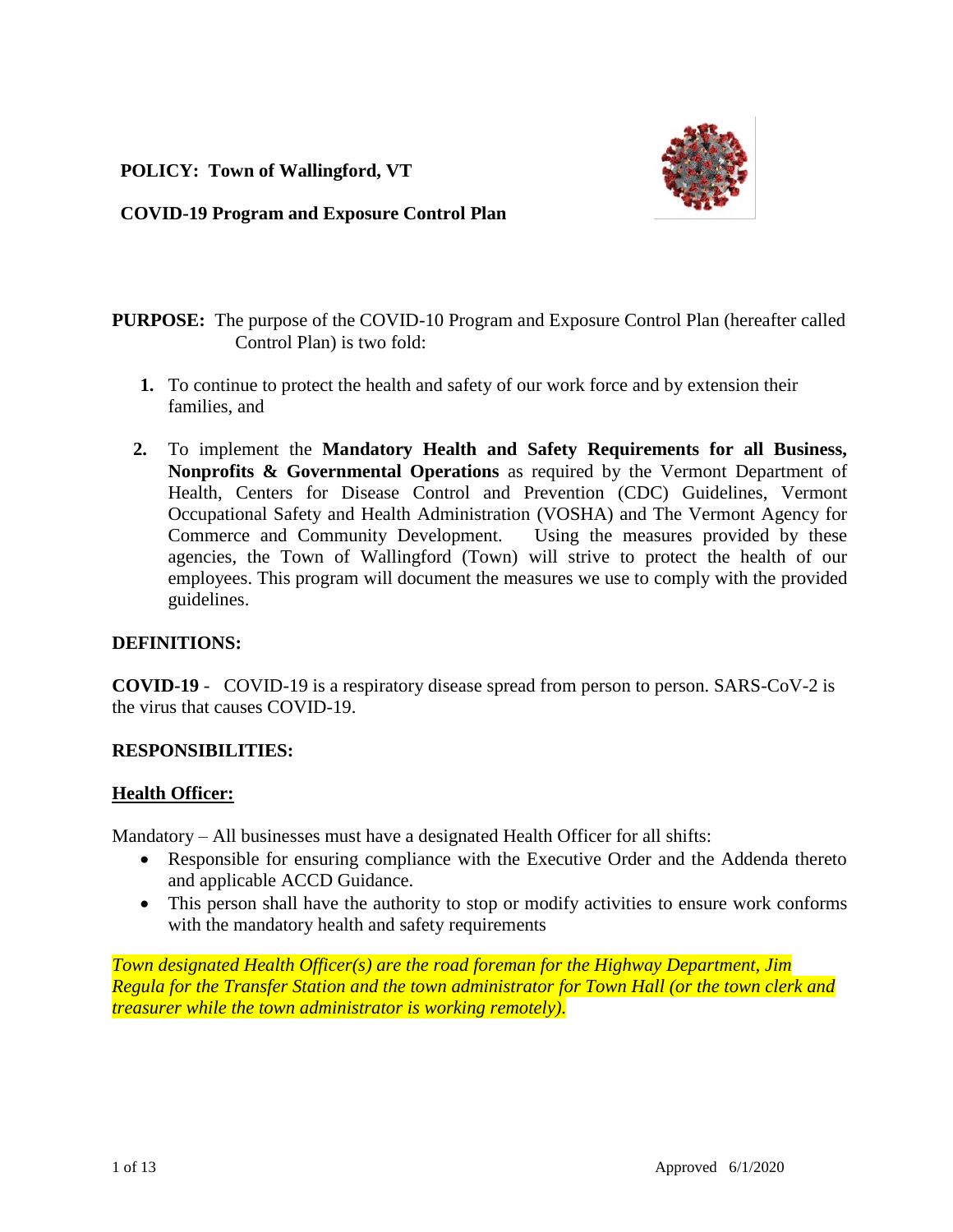The Health Officer in each department is responsible for the administration of the Control Plan including the following;

- Assess the hazards in this workplace (see Hierarchy of Controls in this document).
- Administer and update this program as necessary (with Selectboard final approval).
- Regularly review guidance from Agency of Commerce and Community Development (ACCD) and adhere to any updates.
- Review the effectiveness of this program.
- Participate in any investigation of employee complaints, failure to comply with Town rules.
- Provide effective training reference COVID-19 and the preventive measures the Town has taken and that the employee must follow.

# **Department Supervisors** –Road foreman, Jim Regula and the town administrator

- Ensure that all employees follow the protective measures outlined in this program.
- Enforce compliance with this program using the existing disciplinary structure outlined in the Employee Handbook.
- Ensure training for COVID-19 protections has been completed and documented in accordance to the ACCD guidance.
- Those employees without an immediate supervisor including assessor, zoning administrator and summer recreation co-directors – shall follow instructions detailed in this Control Plan.

# **Employees**

- Follow all rules and practices created by the Town, including, but not necessarily limited to:
	- o Participate in all trainings relative to COVID-19
	- o Stay home if you are sick
	- o Wash hands frequently
	- o Practice Social Distancing 6 foot minimum
	- o Report to your Supervisor if you feel sick, have a temperature, or you have had close contact with a person suspected of having COVID 19
	- o Wear protective PPE as outlined by the Town
	- o Wear protective cloth mask as outlined by the Town
	- o Temperature checks before every shift
	- o Maintain a visitor log

### **EXPOSURE DETERMINATION - General Information**

- This information is provided from the **VOSHA's Mandatory Health and Safety Requirements for all Business, Nonprofits & Government Operation as required by the Vermont Dept of Health, CDC Guidelines and VOSHA <https://labor.vermont.gov/VOSHA>**
- Workers in some sectors have a high risk of occupational exposure to COVID-19,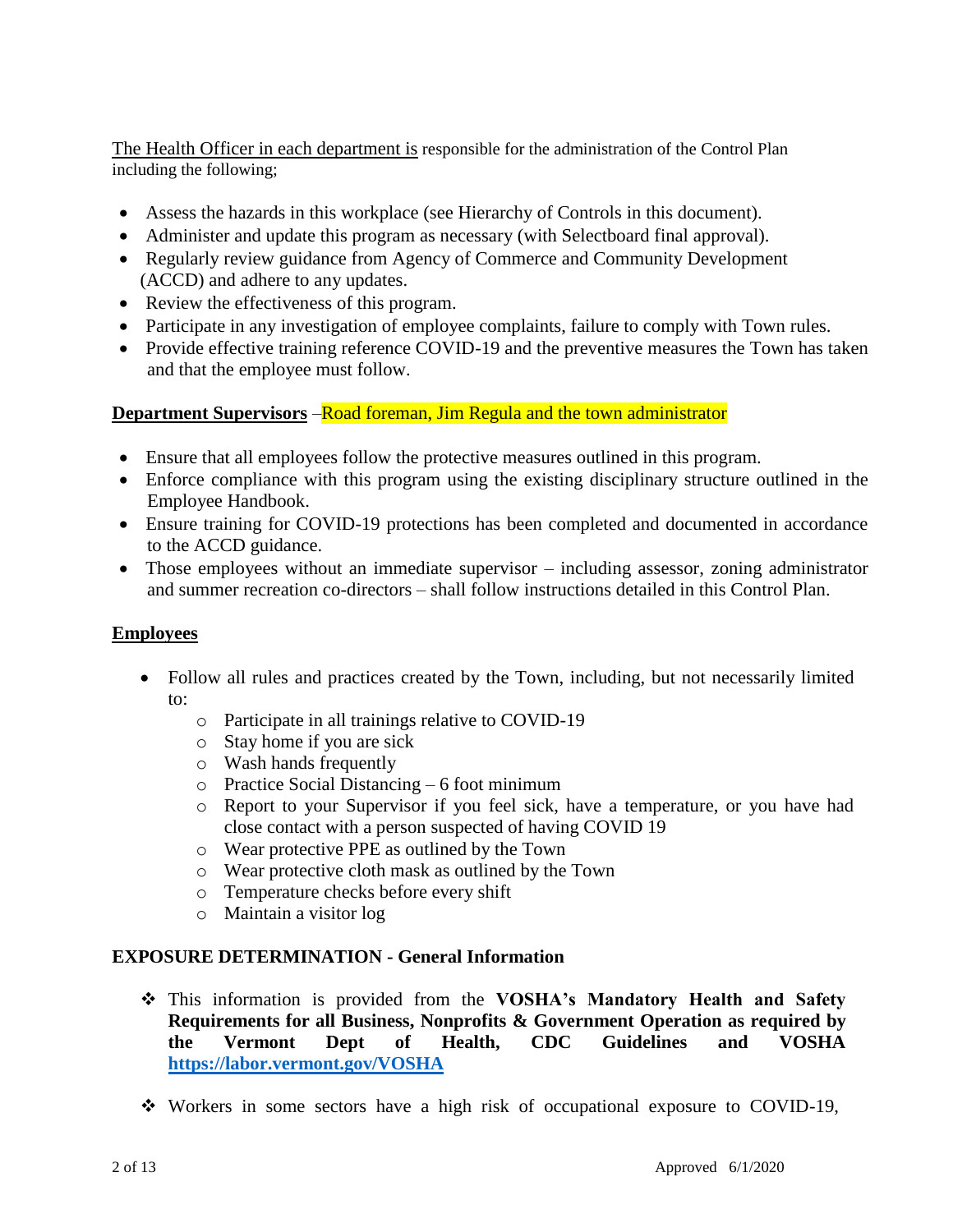including:

- Healthcare and Laboratories –
- $\bullet$  Emergency response –
- Mortuary services and other death care –
- Airline operations –
- Border protection and passenger screening –
- Critical retail operations (e.g., grocery stores, pharmacies)
- Workers who are in a medium exposure risk are:
	- Jobs that require frequent (i.e., more than a few minutes) and/or close (i.e., within 6 feet) contact with people who may be infected with SARS-CoV-2, but who are **not** known or suspected COVID-19 patients.

Examples include:

- Critical retail workers, such as those in pharmacies and grocery stores.
- Transit workers, such as bus drivers, subway operators, and taxi drivers.
- Workers in other transportation operations.
- Workers who are in a low exposure risk are:

Jobs that do not require contact with people known to be or suspected of being infected with SARS-CoV-2, nor frequent close contact with (within 6 feet) of the general public. Workers in this category have minimal occupational contact with the public and other coworkers.

### **EXPOSURE DETERMINATION Town of Wallingford, VT**

The first step the Town has taken is to conduct a hazard assessment to determine our risk level and exposure potential. The following was determined.

High Risk Employees or Job Descriptions

None

Medium Risk Employees or Job Descriptions.

*Transfer Station Employees, the Town Clerk/Treasurer, the Assistant Town Clerk/Treasurer(s), Town Administrator (once no longer working from home), Assessor, Summer Recreation Codirectors, and Zoning Administrator.*

Low Risk Employees or Job Descriptions.

*Highway Department.*

# **Hazard Reduction**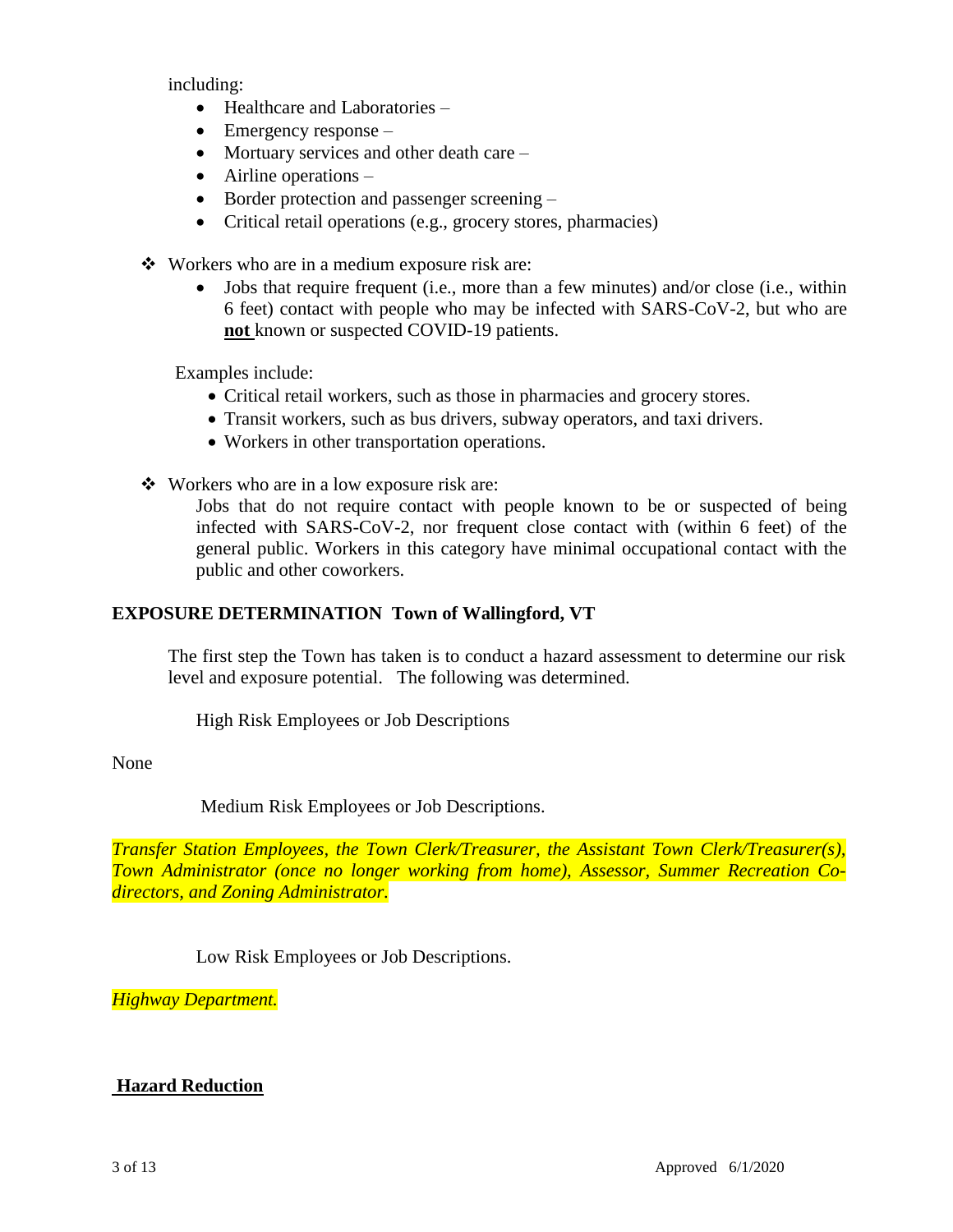As with all hazards, it is the Town's goal to eliminate the hazard if possible. Using the Hierarchy of Controls and the VOSHA Mandatory Health and Safety Requirements for all Business it is our goal to minimize the hazard.



# **Hierarchy of Controls**

# **A. Elimination**

We have reviewed our tasks - the following practices have been evaluated:

- 1. Working Remotely The State of Vermont Agency of Commerce and Community Development is requiring all business, non-profit and government operations work remotely whenever possible –
- 2. Meetings and trainings conducted via internet
- 3. Customer services done via internet
- 4. Other

The practices the Town eliminated and replaced with alternative methods are:

*1. Town Administrator, Assessor and other employees who can work remotely will work remotely.*

*2. All Committee/Commission meetings conducted via Zoom for public participation*

### **B. Engineering Controls**

We have reviewed our tasks - the following suggested controls have been evaluated:

- 1. Physical barriers to prevent spread; i.e. workstation barrier i.e. sneeze guards for cashiers
- 2. Isolation of tasks
- 3. Employee to employee contact reduced by spreading out workstations
- 4. Ventilation patterns and air change rates
- 5. Other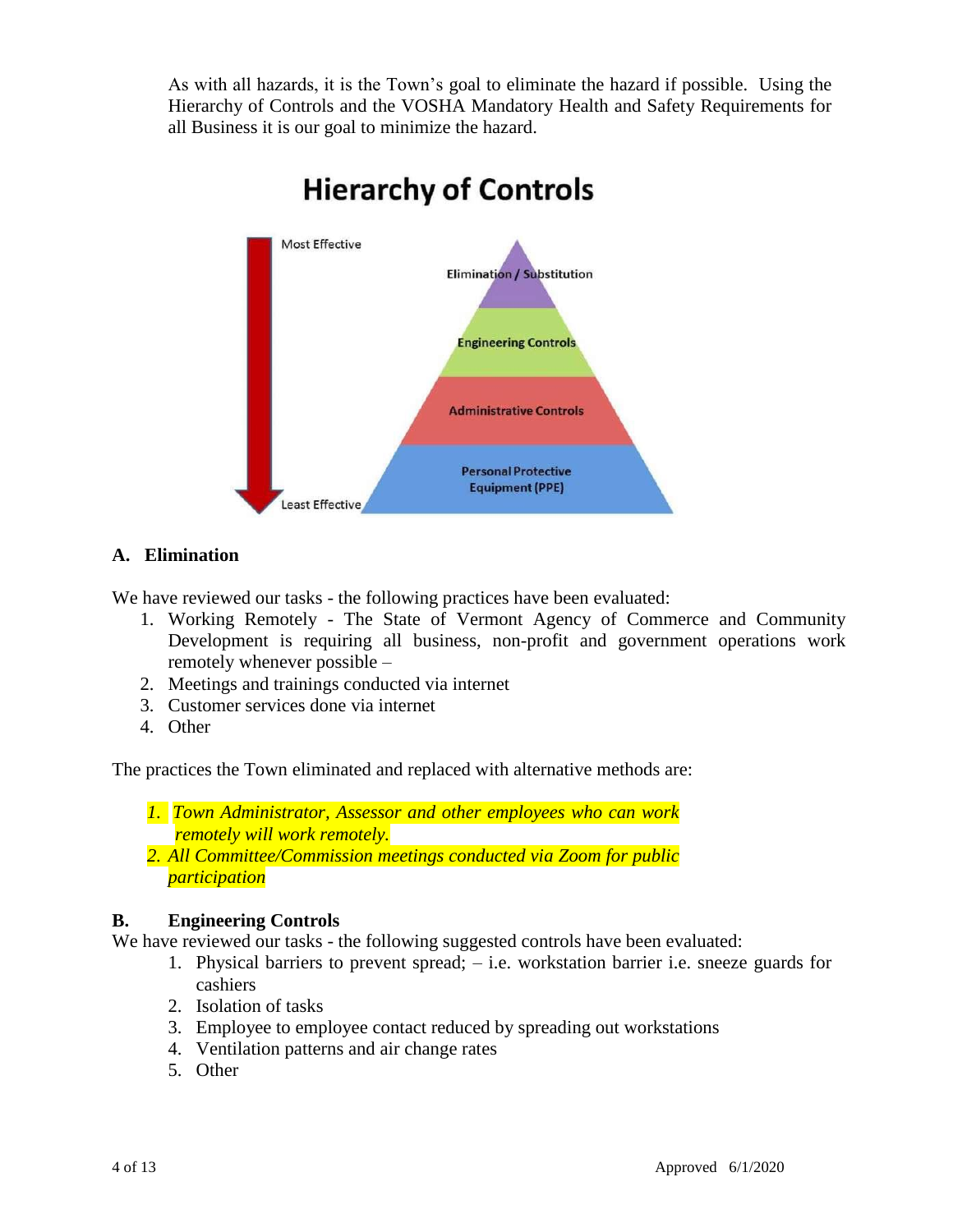The Engineering Controls the Town has implemented are:

- *1. Restricted use of the town garage and transfer station offices to one employee at a time and no public allowed.*
- *2. Encouraged the increase of ventilation at all facilities with windows open and garage doors open whenever possible.*
- *3. Provided or offered to provide cloth face masks to all employees.*
- *4. Installed translucent barriers in the Town Clerk and Treasurer's Office and at the Town Administrator's desk to be used when not working remotely.*
- *5. Restrict research appointments to Town Hall and denying public access to the area behind the Town Clerk/Treasurer office counter.*
- *6. All municipal employees must adhere to 6-foot safe distancing practices.*
- *7. Visitors must comply with 6-foot safe distancing rule.*
- *8. Closed Elfin Lake for the 2020 season.*

# **C. Administrative Controls**

It is believed that Administrative Controls / Work Practice Controls can be very effective in preventing the spread of COVID-19. We have reviewed our tasks and the following Administrative Controls have been evaluated:

- 1. Training
- 2. Behavior Modification Social distancing of 6 feet apart. 2a. Personal Cleanliness: Hand washing. 2b. Require employees to wipe down their area after use.
- 3. Work Surface Cleanliness 3a. Wipe down surfaces such as door push bars, shopping carts, points of sale machines, chairs in waiting areas, and other areas that customers, visitors, or workers frequently touch.
- 4. Employee self-monitoring stay home if feeling ill
- 5. Temperature testing
- 6. Reducing the number of people riding in a vehicle to 2
- 7. Staggered work shifts, break times to reduce employee and public contact
- 8. Limit staff travel between multiple sites.
- 9. Implement a safe process to receive supplies and deliveries.

# The *Administrative Controls the Town has implemented are:*

- *1. Restricted municipal vehicle use to no more than two employees at a time. Employees SHALL wear face masks while in a vehicle together.*
- *2. Required safe distancing of 6 feet apart and frequent hand washing.*
- *3. Provided VOSHA Training on COVID-19.*
- *4. Required all employees to self-administer a Respiratory Illness Survey and Report before every shift, every day.*
- *5. Require all surfaces to be wiped down before and after every shift. Tools and equipment must be wiped down before transferring to another employee. All research records at Town Hall must be wiped down between uses.*
- *6. Employees are instructed to self-monitor for illness and stay home if ill.*
- *7. Deliveries at Town Hall are limited to the Taft Terrace entrance with detailed instructions*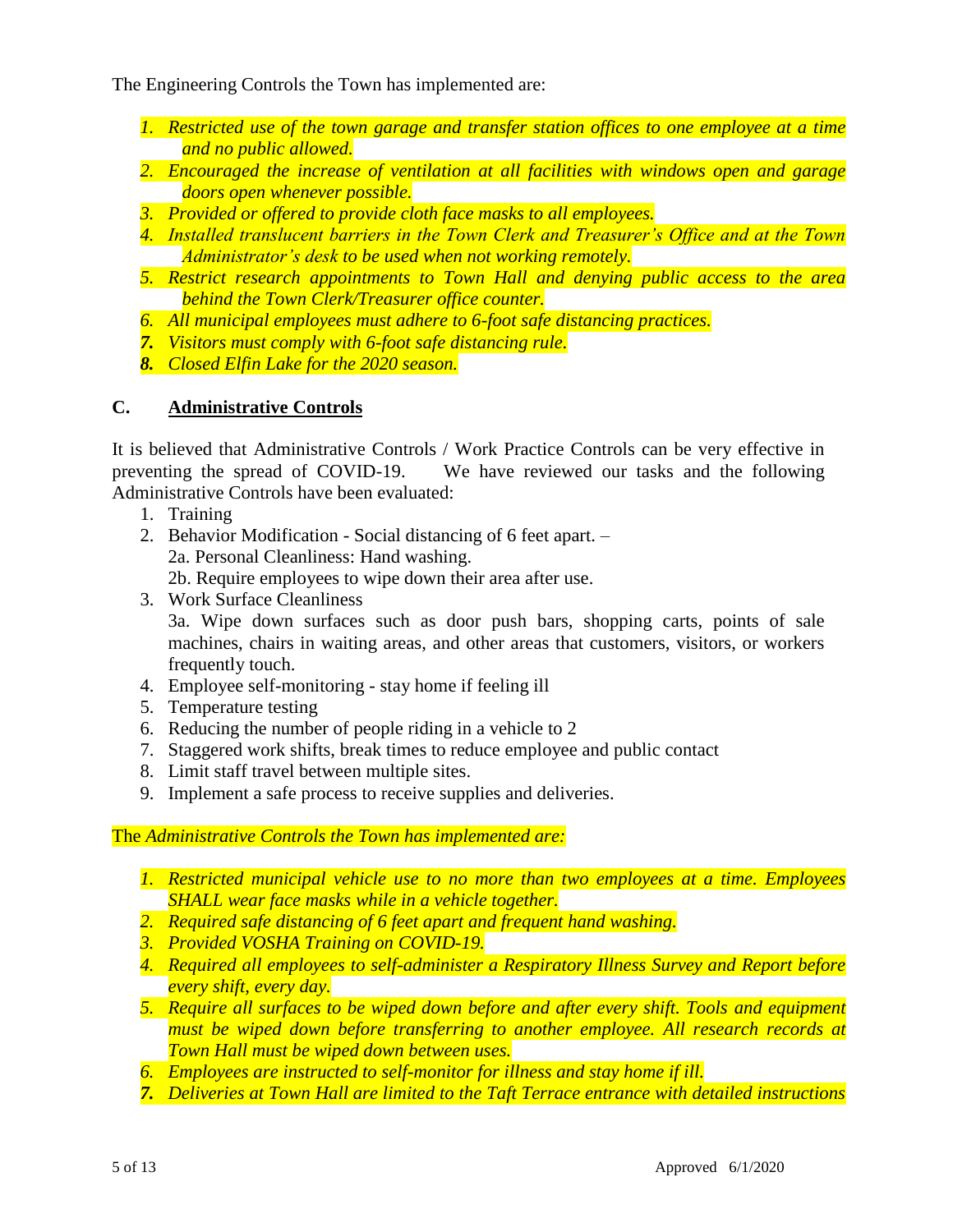*for drivers posted on the door. No deliveries at the Town Garage or Transfer Station at this time. Highway Department special deliveries will be to the job site whenever possible. 8. Researchers visiting Town Hall must schedule a time to enter the building.*

### **D. Personal Protective Equipment**

**General Information:** what is and what is not considered PPE

Things that are PPE;

Gloves: various gloves protect against varying hazards, most commonly, medical grade Nitrile or latex gloves are used to protect against pathogenic hazards

Body Protection; Most often varying forms of protective suits are worn to protect from pathogenic hazards. In the case of facilities with direct contact of known or suspected COVID-19 infectious subjects, Tyvek, full body suits can be worn. However! To be impervious to the maximum of the design, all seems should be sealed

Eye/face protection; Eye protection should also be worn for those involved in the direct contact of known or suspected COVID-19 infectious subjects. Eye protection should provide side protection at the least.

Face shield make excellent protection, especially when used in conjunction with eye protection.

Respirators - are tight fitting and considered personal protective equipment.

If N95 masks are used voluntarily, there is no need to have a fit test conducted (but need to provide mandatory Appendix D) If respirators are required in a workplace, a fit test must complete, and the employer needs a full and detailed protection program (1910.134) Respirators must be used if involved in medical procedures when exposed to aerosolized virus (intubating, treatment of coughing, etc.) (See Appendix D of the respiratory standard at the conclusion of this document – Attachment 2.

Face Mask - Cloth – Often homemade, but not considered PPE, have been determined to be helpful in protecting others from coughing, sneezing or spraying droplets when talking.

[https://www.cdc.gov/coronavirus/2019-ncov/prevent-getting-sick/diy-cloth-face](https://www.cdc.gov/coronavirus/2019-ncov/prevent-getting-sick/diy-cloth-face-coverings.html)[coverings.html](https://www.cdc.gov/coronavirus/2019-ncov/prevent-getting-sick/diy-cloth-face-coverings.html)

# **Mandatory Requirements**

**The following are mandatory requirements:** 

**Mandatory -** Employees must wear cloth face coverings over their nose and mouth when in the presence of others.

*We have accomplished this by the following practices;*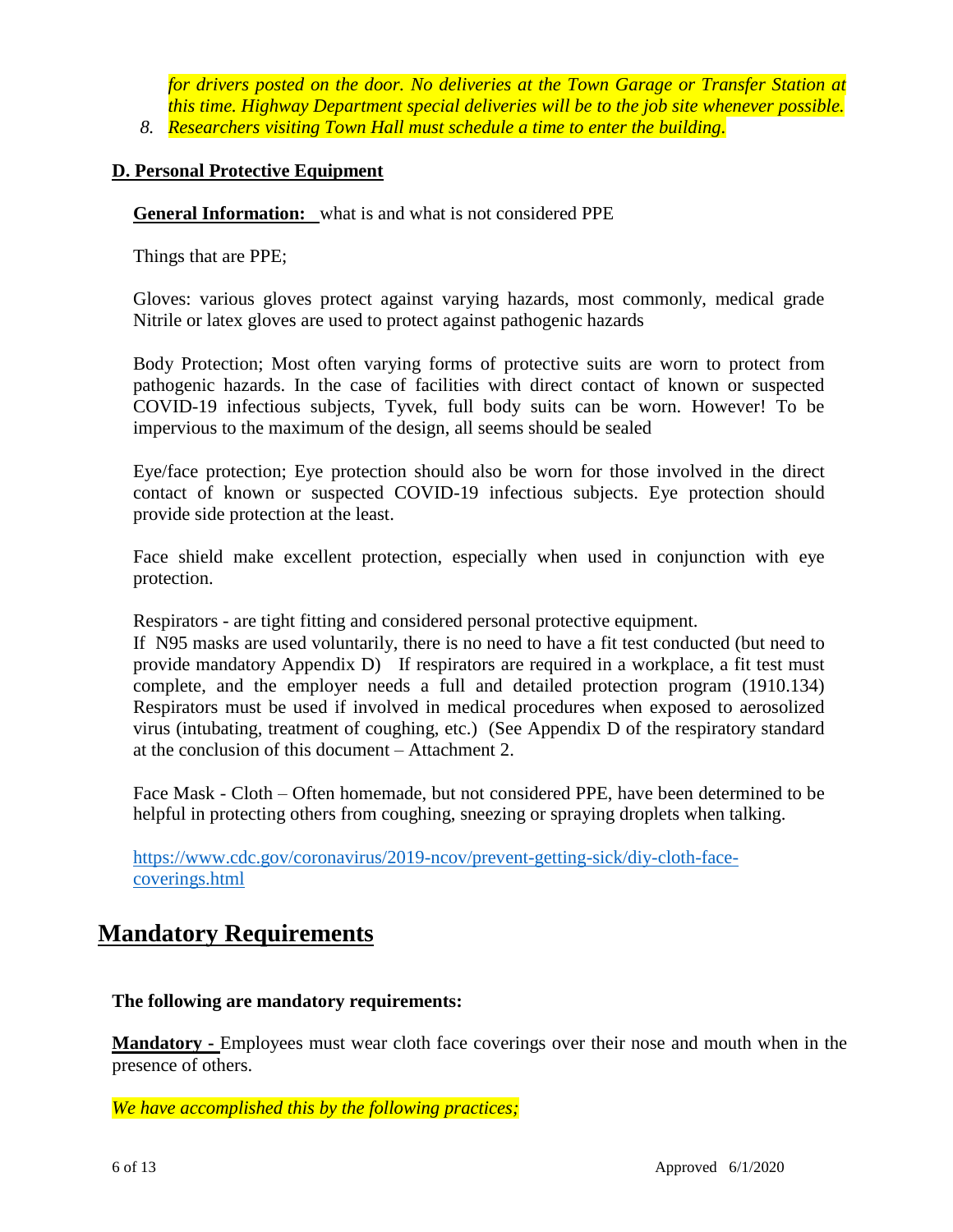*1) Required all employees to wear face masks when in the presence of others and provided, or offered to provide, cloth face masks to all municipal employees.*

**Mandatory Requirement** - All employees must observe strict social distancing of 6 feet while on the job, unless noted, and should refrain from touching their faces. •

No congregation of employees is allowed. All common areas excluding restrooms are closed.

*We have accomplished this by:*

- *1) Restricting the town garage and transfer station offices to one employee at a time.*
- *2) Work stations are at least 6 feet apart.*
- *3) Prohibited use of break rooms and common areas.*
- *4) Closed the Town Hall restroom to the public.*
- *5) No more than 2 employees allowed behind the counter in the Town Clerk/Treasurer office.*
- *6) Limit the Zoning/Assessor and Town Administrator offices to one employee and one visitor at a time. Fire District #1 Office limited to two employees and one visitor at a time.*
- *7) Limit total occupation of Town Hall to 10 people (including employees and visitors) and restrict researchers to appointment only visits. All employees and visitors must observe 6-foot safe distancing.*

**Mandatory Requirements** - When working inside, open doors and windows to promote air flow to the greatest extent possible and limit the number of people occupying a single indoor space.

### *We have accomplished this by the following:*

*1) Encourage Town Hall and town garage windows and doors to be open as often as weather permits. .*

**Mandatory Requirements** – Restrict access to vehicles when conducting work, and shall wear face coverings when riding together.

### *We have accomplished this by the following:*

*1) No more than 2 people shall occupy a municipal vehicle when on duty. Both occupants SHALL wear face masks at all times.*

**Mandatory Requirements** - All common spaces and equipment, including bathrooms, frequently touched surfaces and doors, tools and equipment, and vehicles must be cleaned and disinfected at the beginning, middle and end of each shift and, when possible, prior to transfer from one person to another. [https://www.cdc.gov/coronavirus/2019](https://www.cdc.gov/coronavirus/2019-ncov/community/disinfecting-building-facility.html) [ncov/community/disinfecting-building-facility.html](https://www.cdc.gov/coronavirus/2019-ncov/community/disinfecting-building-facility.html)

*We have accomplished this by the following housekeeping procedures.* 

*Supplies: Disinfectant sprays, wipes, and paper towels in the bathroom at the town garage, in the storage closet at Town Hall and under the counter in the Town Clerk/Treasurer's office, in the office at the transfer station, and in the concession stand at Elfin Lake.*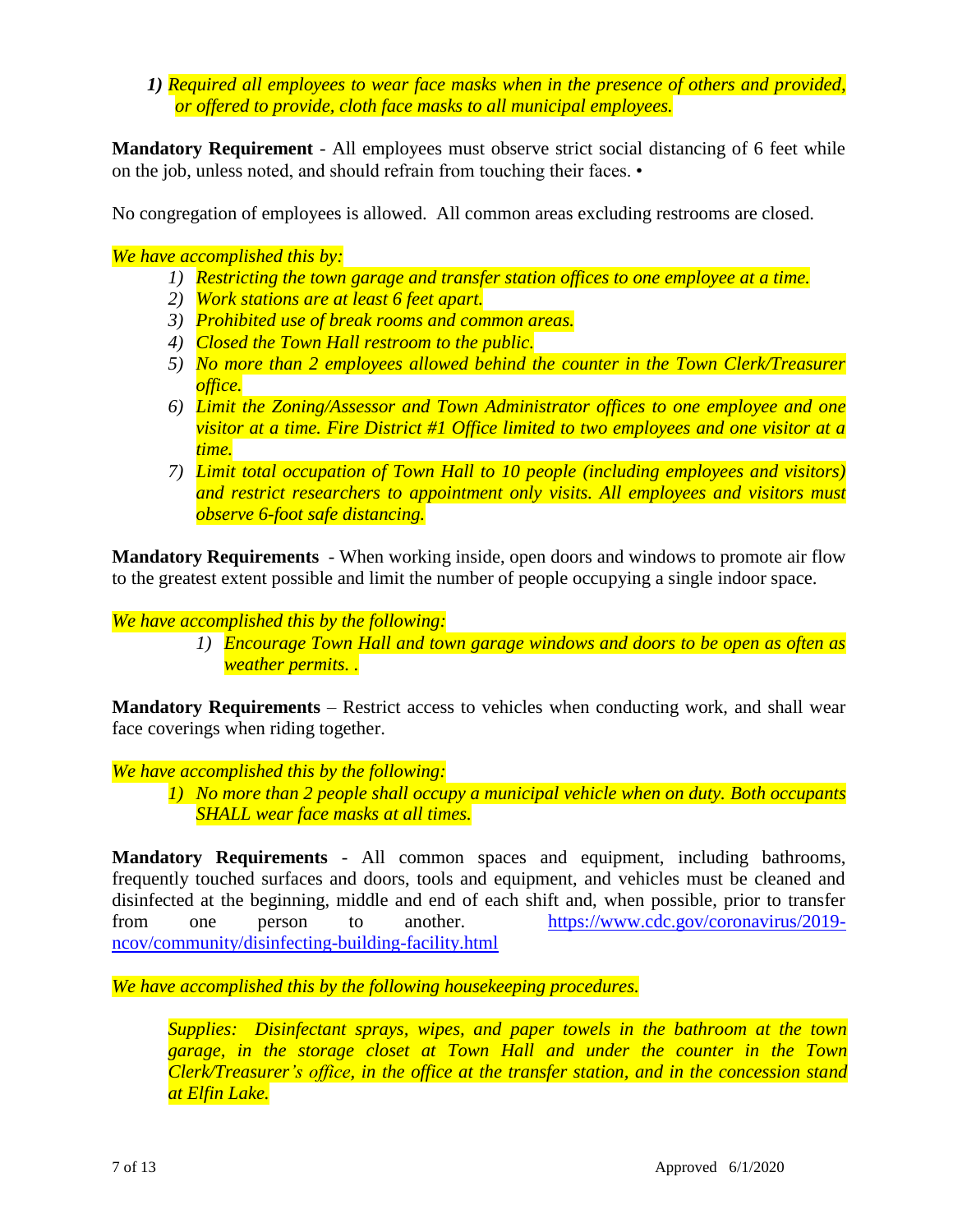*Schedule: Employees shall wipe down surfaces at the beginning, middle and end of their shifts daily as well as between uses of a book, tool, research material, equipment, municipal vehicle, office product, copier or other shared items.*

**Mandatory Requirements** - Employees must have easy and frequent access to soap and water or hand sanitizer during duration of work, and handwashing or hand sanitization is required frequently including before entering, and leaving, job sites.

*We have accomplished this by the following practices:*

- *1) Town Hall and the town garage have easy access to sinks, water and soap. Frequent hand washing is encouraged.*
- *2) A hand sanitizer station will be installed at Town Hall for visitors and employees.*
- *3) Hand sanitizer is supplied to the town garage and transfer station.*

**Mandatory Requirements** - Businesses shall ask Customers, and the public in general, to wear face coverings any time they are interacting with others from outside their household.

Update on New Work Safe Additions to the Stay Home, Stay Safe Order: *https://accd.vermont.gov/news/update-new-worksafe-additions-stay-home-stay-safe-order*

*We have accomplished this by the following practices:* 

- *1) Require all visitors inside Town Hall to wear face masks.*
- *2) Prohibit visitors inside the town garage and transfer station offices.*
- *3) Encourage visitors to the transfer station and the parking area of the town garage to wear face masks.*

**Mandatory** - Signs must be posted at all entrances clearly indicating that no one may enter if they have symptoms of respiratory illness.

*We have accomplished this by the following practices: 1) Posted signs at Town Hall, the transfer station and town garage.* 

To the extent feasible, prior to the commencement of each work shift, prescreening or survey, including temperature checks shall be required to verify each employee has no symptoms of COVID-19. Symptoms include;

- $\bullet$  Cough
- Shortness of breath or difficulty breathing

*Or at least two of these symptoms:*

- Fever  $(>100.0 \text{ F or subjective fever})$
- Prior to the commencement of each work shift, pre-screening, including temperature checks and health survey shall be required to verify each employee has no symptoms of respiratory illness (fever, cough, and/or shortness of breath). At the present time noncontact thermometers are in short supply, however employers shall immediately order, and use their best efforts to obtain, thermometers in order to conduct routine temperature checks.
- Chills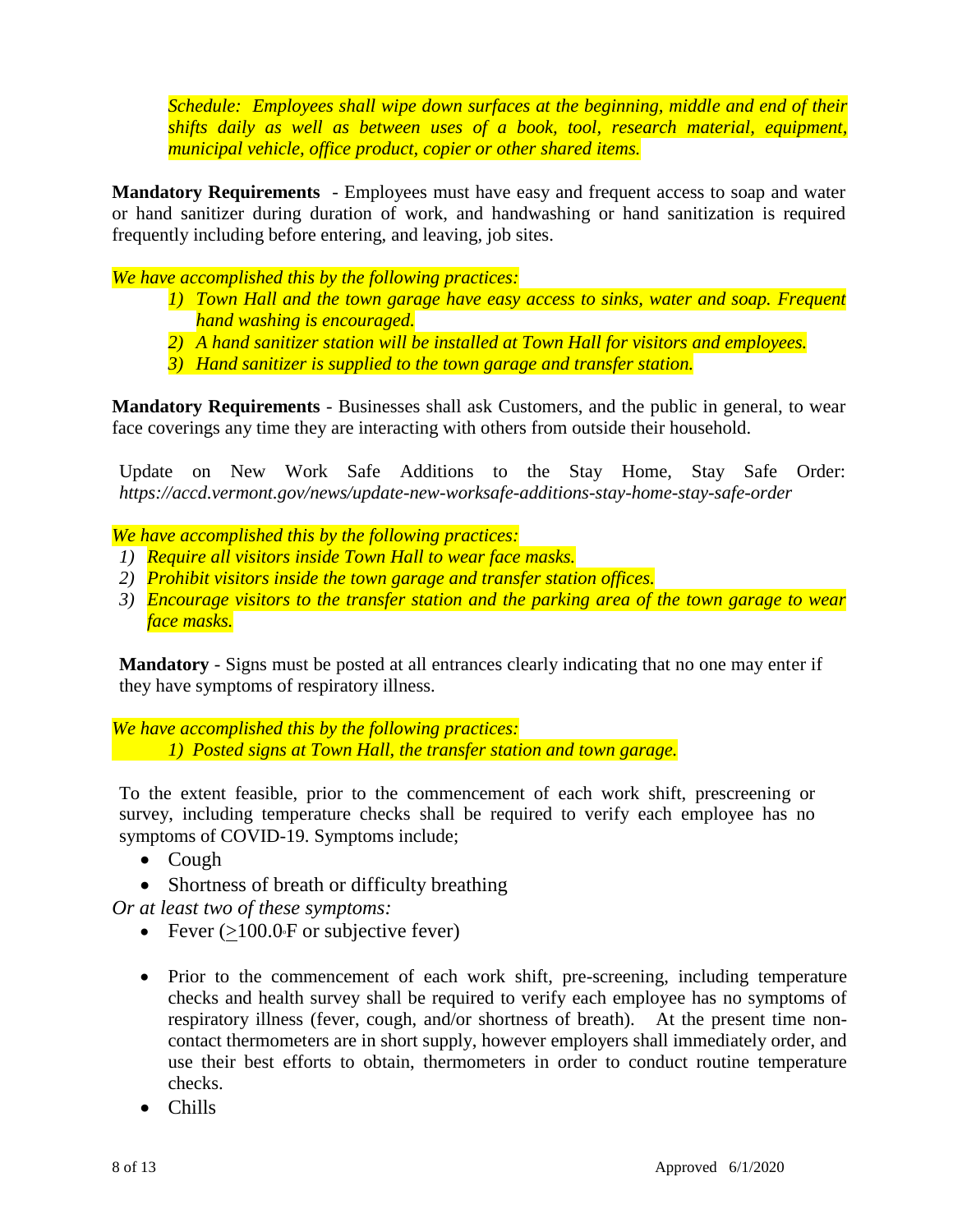- Repeated shaking with chills
- Muscle pain
- Headache
- Sore throat
- New loss of taste or smell

*We have accomplished this by the following practices:*

- *1) Provided all employees with a Respiratory Illness Survey and Report and required it be self-administered before every shift every day.*
- *2) Posted a sign on the bulletin board at the Town Garage and provided memos to transfer station and Town Hall employees regarding pre-screening for these symptoms.*

*The person responsible for ensuring employees are self-administering is: the Road Foreman at the Town Garage, Jim Regula at the transfer station, and the town administrator at Town Hall.*

**Mandatory -** Employees shall not report to, or be allowed to remain at, work or job site if sick or symptomatic (with fever, cough, and/or shortness of breath). • Non-symptomatic COVID-19 positive workers are not allowed on site and any worker(s) who have contact with a worker or any other person who is diagnosed with COVID-19 are required to quarantine for 14 days.

*We have accomplished this by the following practices:* 

- *1) Provided all employees with a Respiratory Illness Survey and Report and required it be self-administered before every shift every day.*
- *2) Posted a sign on the bulletin boards at the Town Garage and provided memos to transfer station and Town Hall employees regarding pre-screening for these symptoms.*

*The person responsible for ensuring employees are self-administering is: the Road Foreman at the Town Garage, Jim Regula at the transfer station, and the town administrator at Town Hall and Elfin Lake concessions.*

# **Employee Training**

All employees, including those already working (except healthcare workers, first responders, and others already trained in infection control, personal protective/universal precautions) must complete training by May 4, 2020.

VOSHA has provided a Power Point to assist with this endeavor. <https://labor.vermont.gov/document/protecting-safety-and-health-workers-vosha>

We have been given the option of using a different program that meets or exceeds VOSHA's.

*We have chosen to use the following training: VOSHA's training via hard copy supplied to employees with Certificates signed and dated upon completion.*

*The Town Administrator will either train, or arrange for training, in the required elements of the VOSHA COVID-19 requirements. Training will be provided at no cost to the employee and*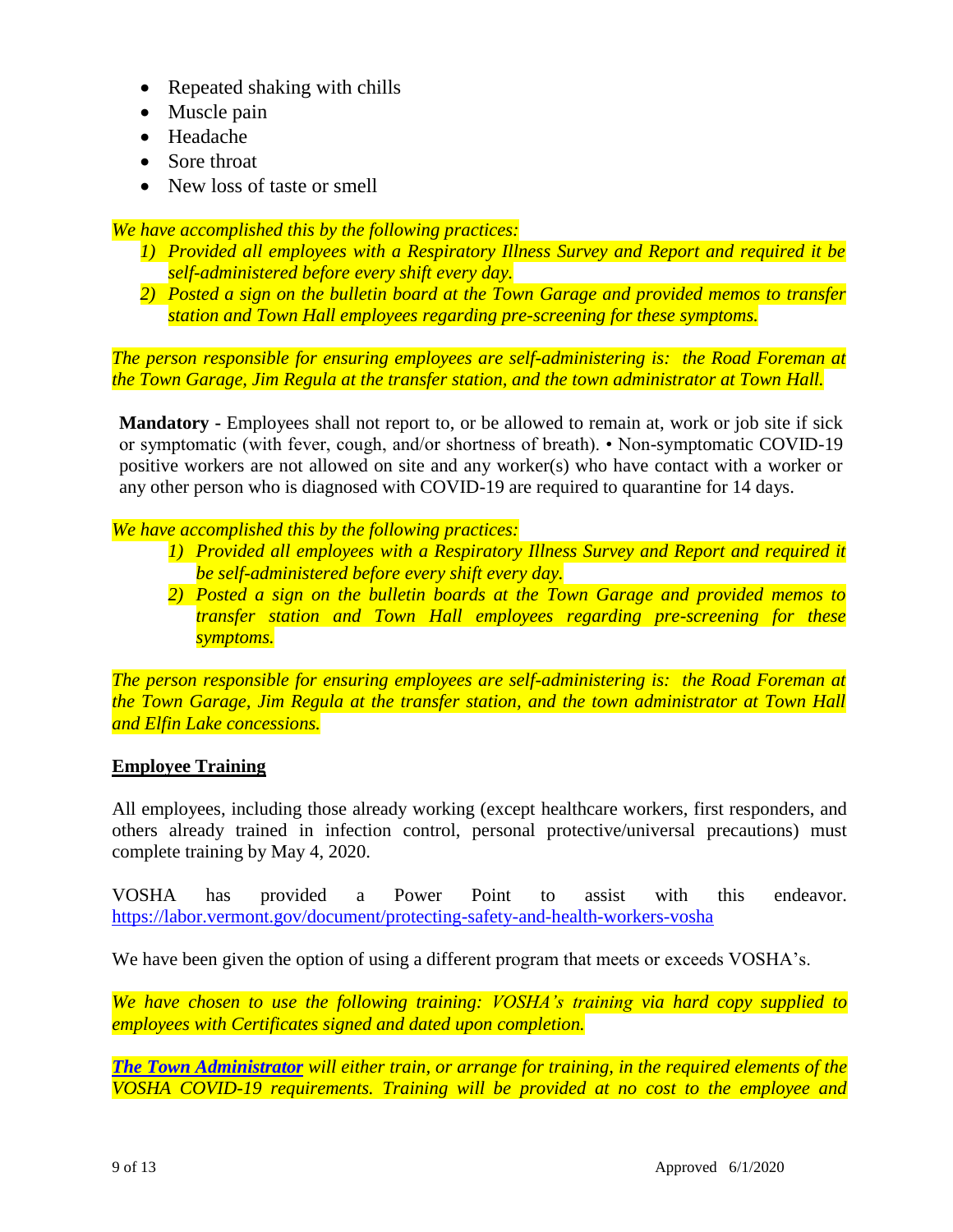### *during working hours.*

Describe what training you have provided: See VOSHA Training Manual attached.

### **Training Documentation:**

Documentation must include the name of the employee, date of training, summary of training and the name of the trainer/s. We maintain our training records for at least (3) years or for the duration of the employment, whichever is longer.

a. Training records required by the VOSHA standard are made available to employees, employee representatives, or to VOSHA representatives for examination and copying.

### **Recording Workplace to** COVID-19 Illnesses in the Workplace

- a. OSHA recordkeeping requirements (29 CFR Part 1904) mandate covered employer record certain injuries and illnesses on the OSHA 300 log.
- b. COVID-19 can be a recordable illness if a worker is infected as a result of performing their work-related duties. However, employers are only responsible for recording cases of COVID-19 if all of the following are true:
	- **1.** The case is a confirmed case of COVID-19 (see CDC information on persons under investigation and presumptive positive and laboratory-confirmed cases of COVID-19):
	- **2.** The Case is work-related (as defined by 29 CFR 1904.5) and
	- **3.** The case involves one or more of the general recording criteria set forth in 29 CFR 1904.7 (e.g. medical treatment beyond first aid, days away from work).

Additional information can be found at OSHA's Enforcement Guidance for Recording Case of COVID-19.

### **Medical Records**

- a. Medical records shall be maintained for at least the duration of employment plus 30 years.
- b. If the Town of Wallingford ceases to do business and there is no successor employer to receive and retain the records for the prescribed period, the employer shall notify the Director of NIOSH, US Department of Health and Human Services, at least three months prior to their disposal and transmit them to the Director, if required by the Director to do so, within that three month period.

Issue Date: June 1, 2020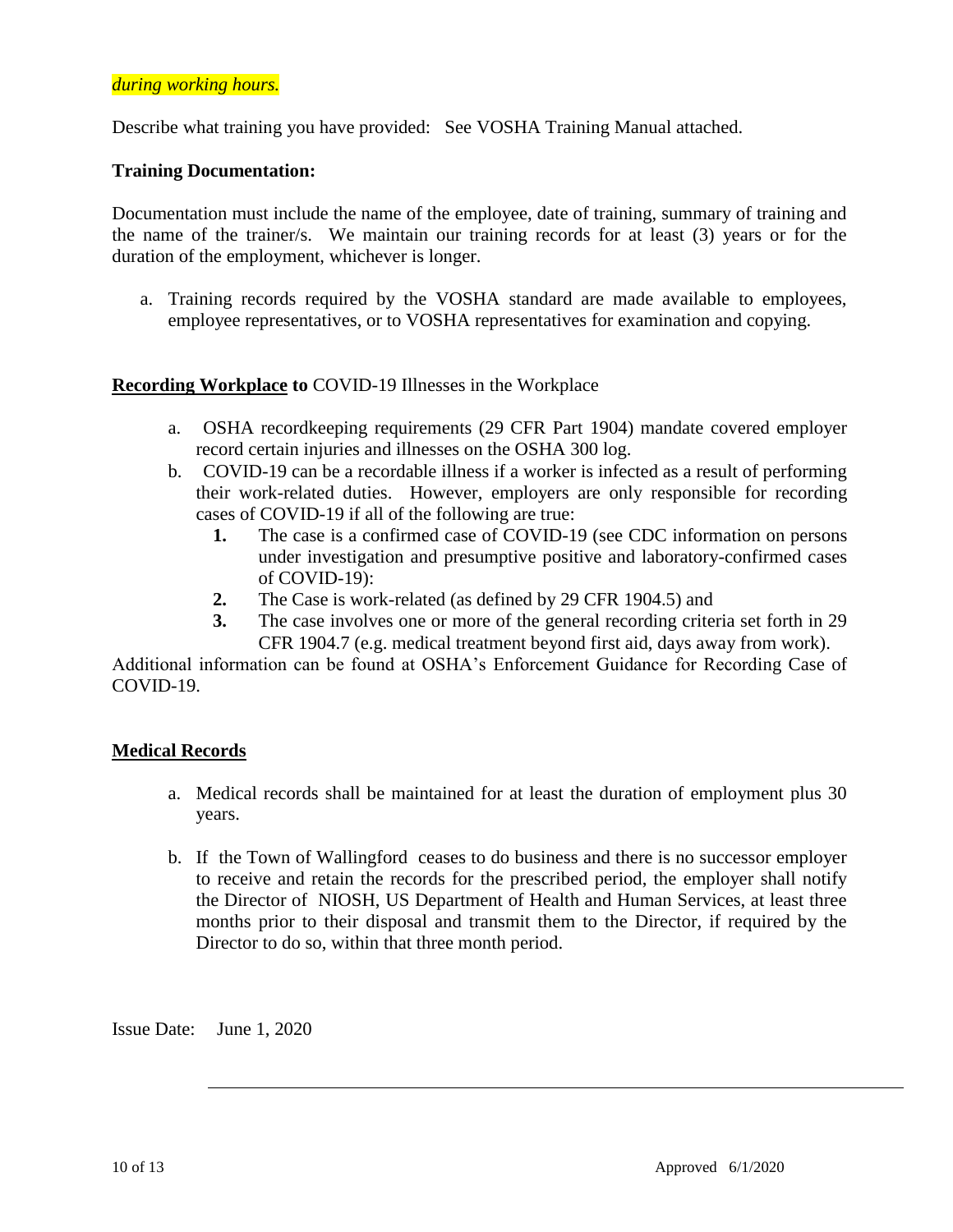| Reissue                                         |  |  |
|-------------------------------------------------|--|--|
| Date:                                           |  |  |
| Signature<br>of Board of<br>Health<br>Officers: |  |  |
| Signature<br>of<br>Selectboard<br>Chair         |  |  |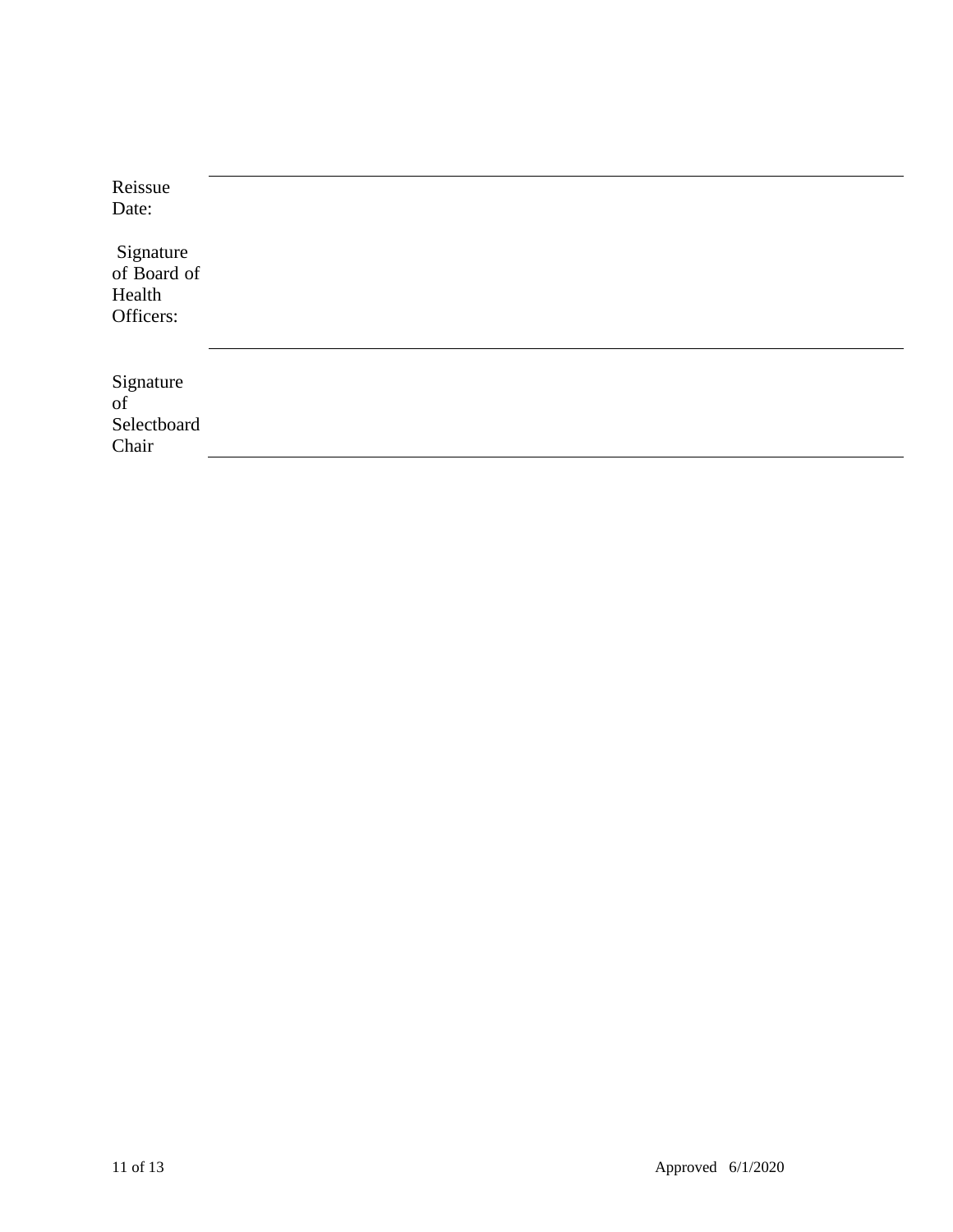# **TRAINING PROGRAM Attachment 1**

Our Training Program includes the following elements (at a minimum)

An explanation of the modes of transmission of COVID-19

A general explanation of the symptoms of COVID -19

An explanation of the modes of transmission of COVID -19

An explanation of the Town of Wallingford exposure Control Plan and the means by which employees can get a copy of the plan

Instruction on how to properly put on and take off gloves, N95's and cloth masks

An explanation on the basis for the selection of PPE

Information of how to contact someone if the employee has a temperature or does not feel well

What to do if the employee traveled to high risk areas or have been exposed to possible COVID-19 cases

Hand washing techniques

Cleaning schedules

Pre-screening before work